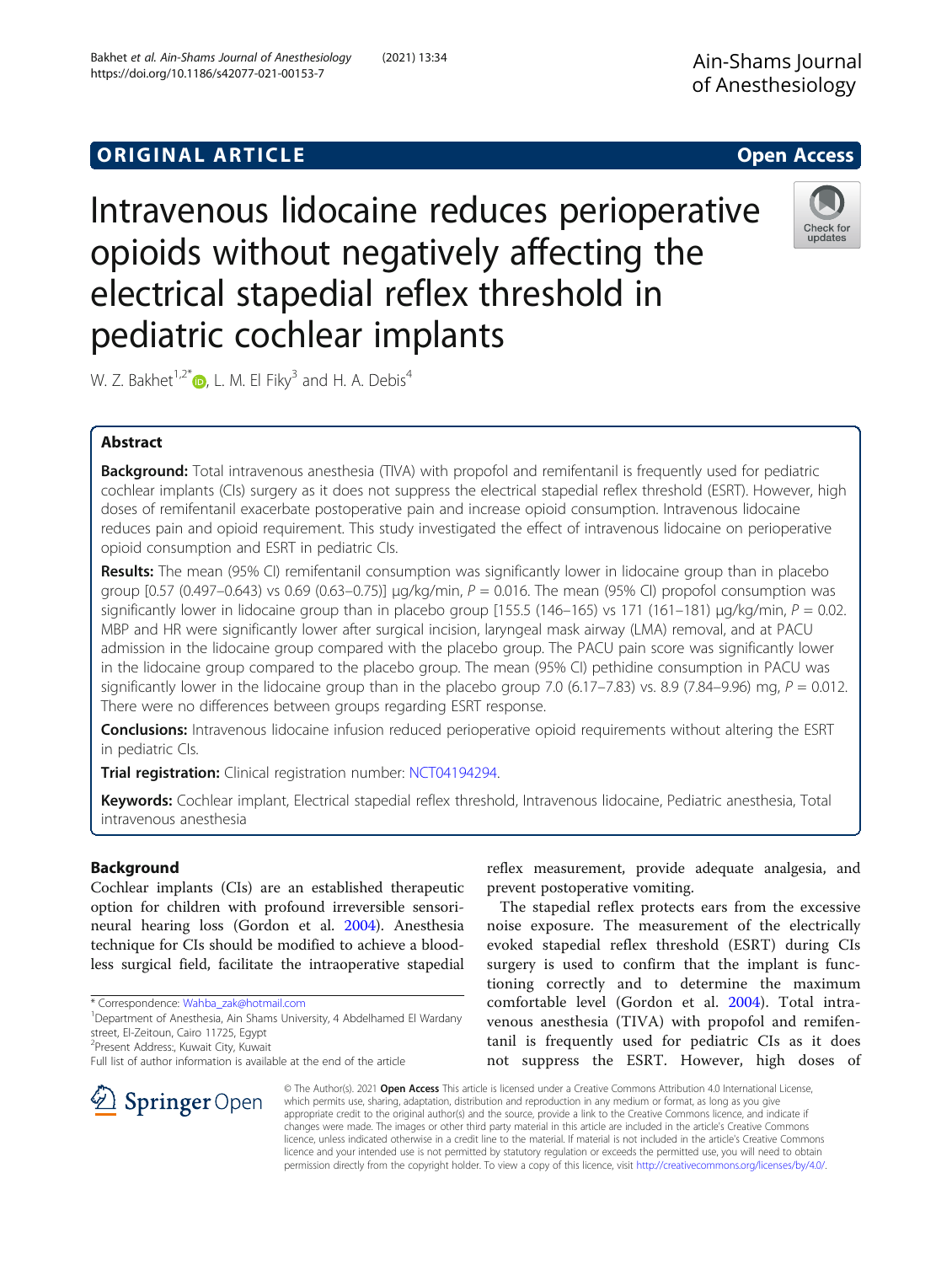remifentanil used intraoperatively have been found to exacerbate postoperative pain and increase the opioid consumption (Angst and Clark [2006\)](#page-5-0).

Lidocaine has been used safely in children for a variety of indications (Lemming et al. [2019](#page-6-0)). At clinically relevant doses, it reduces pain, opioid requirement, and postoperative nausea/vomiting (Dunn and Durieux [2017](#page-6-0)). Recent studies found that intravenous (IV) lidocaine could be used as an adjuvant to TIVA without adversely affecting motor and sensory evoked potentials (Sloan et al. [2014;](#page-6-0) Urban et al. [2017](#page-6-0)). However, these studies have been done in adults undergoing spine surgeries. Moreover, it has been shown that in children the cortical responses are more sensitive to anesthetics (Helmers and Hall [1994\)](#page-6-0). Thus, it remains unclear whether systemic lidocaine can negatively affect ESRT in pediatric CIs.

Therefore, this double-blind-controlled randomized study was designed to determine if IV lidocaine would result in a reduction of opioid requirements without altering ESRT in pediatric CIs. The primary outcome of the study was the intraoperative remifentanil consumption. The secondary outcomes included propofol consumption, ESRT response, hemodynamics (MBP, HR), maximum PACU pain scores, PACU pethidine consumption, and incidence of side effects.

### Methods

This prospective, randomized-controlled, double-blind study was carried out during the period from August 18, 2015, to June 5, 2019, after the approval of the local hospital ethical committee (05/06/2015). All parents provided written informed consent. The study included 70 children, aged 1–6 years, ASA physical statuses I or II, undergoing cochlear implant surgery. Children with an allergy to lidocaine, liver/renal dysfunction, or predicted operative difficulty (i.e., syndromic hearing loss, congenital cochlear abnormalities, or cochlear ossification) were excluded.

Children were randomized in a 1:1 ratio using computer-generated random numbers into two groups; lidocaine group (*n* = 35) or placebo group (*n* = 35). Allocation concealment was done using number-coded, sealed-opaque envelopes. Anesthesia nurse not involved in the study prepared the study infusions as per allocation to either lidocaine or normal saline 0.9% in a master-coded, covered 60 mL syringe. The otologist and the outcome assessor were unaware of group allocation. The attending anesthesiologist who managed the anesthesia was aware of the group allocation.

No premedication was used. In addition to standard monitors, the bispectral index (BIS) was used to monitor the depth of anesthesia. A 22-G IV canula was inserted after induction of anesthesia with 8% sevoflurane. After an IV bolus of 3 mg/kg propofol, an appropriate size flexible laryngeal mask airway (LMA) was placed. The lungs were mechanically ventilated using an oxygen/air mixture (FIO<sub>2</sub> = 0.5) with an end-tidal CO<sub>2</sub> of 30–35 mmHg.

Immediately after induction, children in the lidocaine group received a slow IV bolus of lidocaine (Lidocaine HCL® 2%, preservative-free, 20 mg/ml, Fresenius, USA) 1.0 mg/kg, followed by 1.0 mg/kg/h IV until the start of skin closure as follows: lidocaine of 60 mg (3.0 ml) was drawn up to 57 ml saline in 60 ml syringe (each ml containing 1 mg lidocaine). 1 ml kg<sup>-1</sup> (1 mg kg<sup>-1</sup>) were given slow IV bolus followed by 1 ml kg<sup>-1</sup> h<sup>-1</sup> (1 mg kg<sup>-1</sup> h<sup>-1</sup>) IVI. Similarly, children in the placebo group received equivalent volumes of normal saline 0.9% instead of lidocaine. The study solutions were infused using an infusion pump.

Anesthesia was maintained with propofol and remifentanil. The initial rate for propofol infusion was 200 μg/ kg/min, then it was titrated up or down by 20 μg to maintain the BIS between 40 and 60. The initial rate for remifentanil infusion was 0.5 μg/kg/min, then it was titrated up or down by 0.1 μg to maintain the MBP between 50 and 60 mmHg. Bradycardia was defined as a 30% reduction of baseline HR. Hypotension was defined as a 30% reduction of baseline MBP. Bradycardia was treated with atropine 0.02 mg/kg IV, and hypotension was treated with ephedrine 0.3 mg/kg IV. All children received lactated Ringer at 5 mL.kg<sup>-1</sup>.h<sup>-1</sup>, dexamethasone 0.2 mg kg<sup>-1</sup> IV, and paracetamol 15 mg/kg IV. Normothermia was maintained using forced-air warming devices.

Before surgical incision, the surgeon infiltrated 0.5  $ml^{-1}$  kg<sup>-1</sup> of saline with adrenaline 1:200,000 subcutaneously along the surgical incision. After drilling of the device seat in a tight periosteal pocket, the ESRT responses were assessed by the surgeon using direct microscopic examination after insertion of the electrode (MED-EL®SONATA Ti cochlear implant system electrode) at the base, middle, and apex of the electrode array by visual monitoring of the stapedius muscle (Almqvist et al. [2000\)](#page-5-0).

All infusions were stopped at the end of surgery and children in both groups received fentanyl 0.5 mcg/kg IV. The LMA was removed once the child was awake and had adequate spontaneous breathing and then the child was transferred to PACU.

In the PACU, the pain was assessed every 15 min using the FLACC scale (faces, legs, activity, cry, and consolability) (Manworren and Hynan [2003\)](#page-6-0). The total FLACC score ranges from 0 to 10 ( $0 = no$  pain, 10 = worst). Pethidine 1 mg/kg IV was administered to maintain FLACC score <4. Total pethidine consumption in the PACU was recorded. Vomiting and signs of lidocaine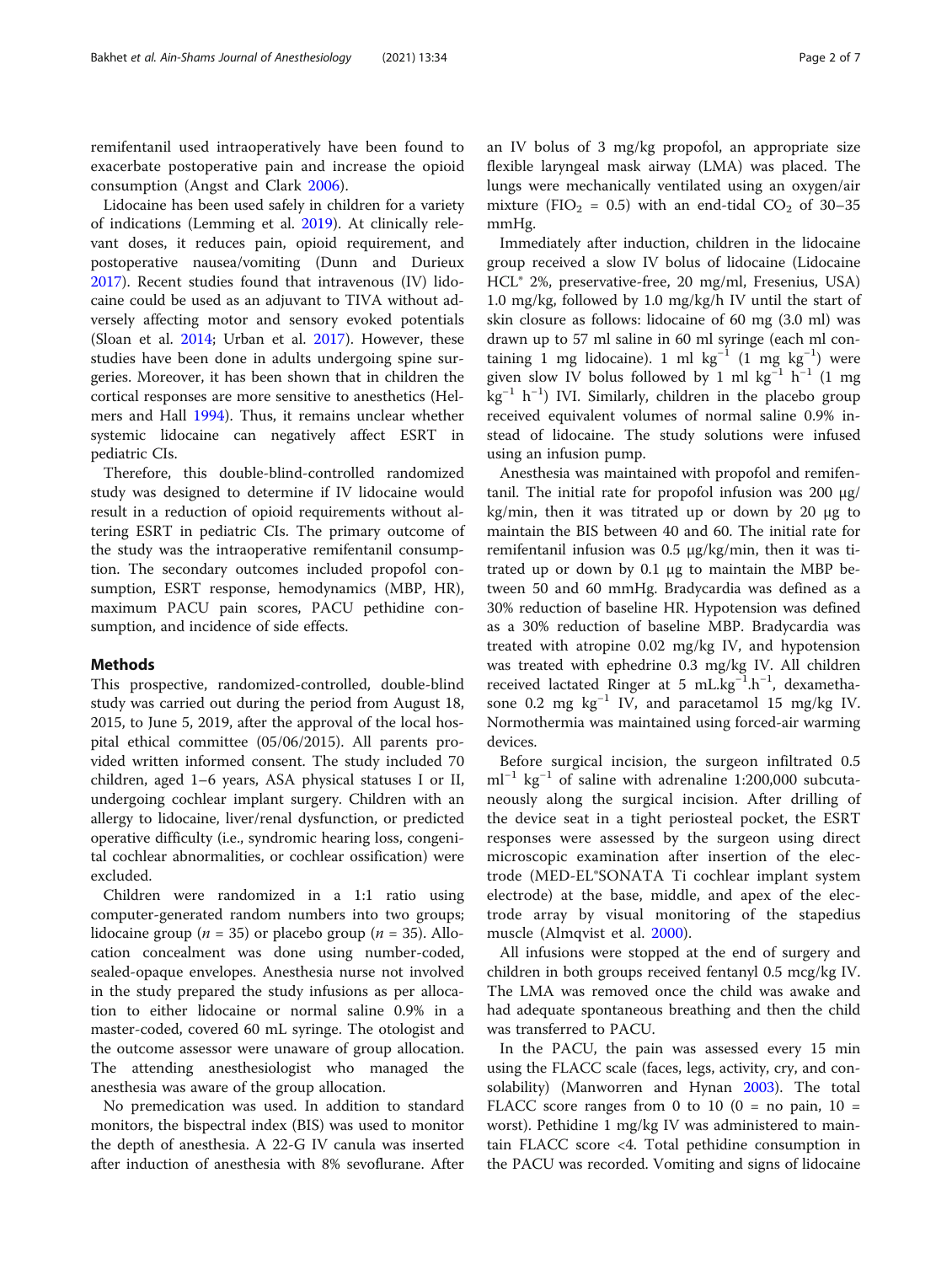toxicity (twitching in the upper extremities or tongue, confusion, seizures, oxygen desaturations, or refractory hypotension) were also recorded.

The primary endpoint in this study was the intraoperative remifentanil requirement. Based on previous studies (Bergmann et al. [2012\)](#page-5-0), a sample size of 24 patients per group would be required to detect a difference in mean intraoperative remifentanil requirement of 25%, with a standard deviation of 30%, a level of significance of 0.05, and a power of 0.8. Considering a protocol violation of 30%, we recruited 35 patients in each group.

All data was analyzed using Statistical Package for the Social Sciences (SPSS 20, SPSS Inc., Chicago, IL, USA). Data was presented as number (percentage), mean (standard deviation), mean (95% CI), or median (range). Shapiro-Wilk test was used to test the normality of distribution. Non-normally distributed data was compared using Mann-Whitney  $U$  test (MWU). Normally distributed data was compared using independent Student's t test. Nominal data was compared using Fisher's exact test or chi-squared test  $(X^2 \text{ test})$ , as appropriate. MBP and HR were analyzed by repeated-measures ANOVA. Statistical tests were two-tailed and a  $P$  value <0.05 was considered significant.

# Results

The flow of patients during the study is depicted in Fig. 1. The two groups were comparable with regard to the baseline characteristics (Table [1\)](#page-3-0). Remifentanil and propofol consumption were significantly lower in the lidocaine group compared to the placebo group (Table [2](#page-3-0)). The ESRT obtained in all patients at the apex, middle and base was not significantly different between the two groups (Fig. [2\)](#page-4-0). There were no significant differences in MBP and HR between the two groups at baseline, after induction, LMA insertion, hypotensive period, and at the end of surgery. However, the MBP and HR were significantly lower after surgical incision, LMA removal, and at PACU admission in the lidocaine group, compared with the placebo group,  $P < 0.05$  (Fig. [3](#page-4-0)). The mean (95% CI) maximum FLACC pain score at PACU was significantly lower in the lidocaine group [4.22 (4–4.43)] than in the

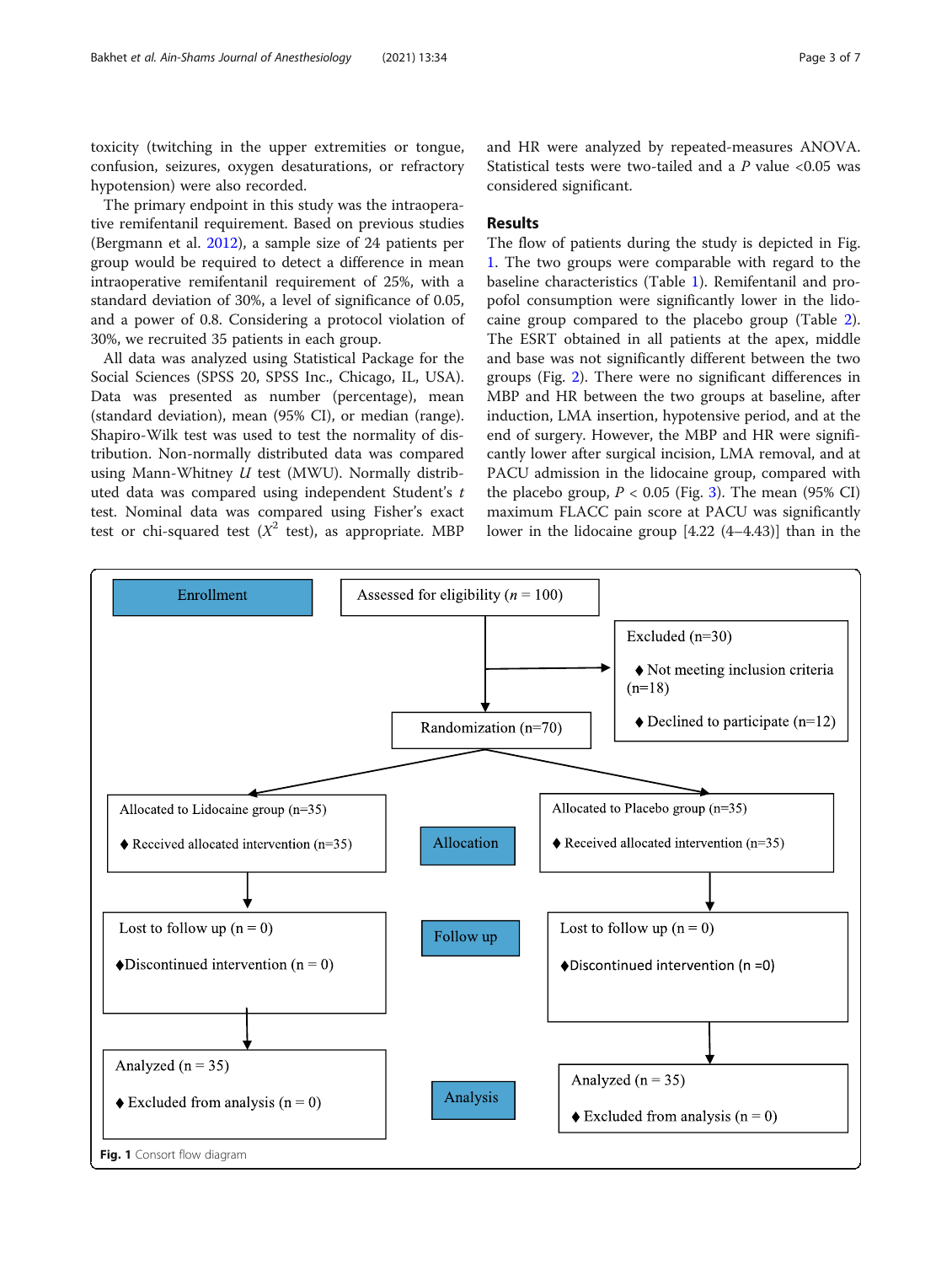| <b>Parameters</b>                | Lidocaine group $(n=35)$ | Placebo group $(n=35)$ | P value |
|----------------------------------|--------------------------|------------------------|---------|
| Age in years                     | $3.0(1.0-6.0)$           | $3.0(2.0-6.0)$         | 0.57    |
| Gender (girls and boys)          | 22/13                    | 17/18                  | 0.33    |
| Weight in kg                     | 14.0 (10.0-20.0)         | 14.0 (12.0-20.0)       | 0.57    |
| ASA-PS classification (I/II)     | 30/5                     | 27/8                   | 0.54    |
| Duration of surgery in minutes   | 70.6 (8.4)               | 69.2 (11.7)            | 0.78    |
| Duration of ansthesia in minutes | 77.7(9.2)                | 76.3(12.8)             | 0.72    |

<span id="page-3-0"></span>Table 1 Comparison of demographic data in the two groups

Values are median (range), mean (SD), or numbers

ASA PS American Society of Anesthesiologists physical status

placebo group [4.74 (4.41–5.07),  $P = 0.02$ ] (Table 2). The mean (95% CI) pethidine consumption at PACU was significantly lower in the lidocaine group than in the placebo group [7.0 (6.17–7.83) vs. 8.9 (7.84–9.96) mg, P = 0.012] (Table 2). There was no significant difference in the incidence of vomiting in PACU between the two groups [5.7% in lidocaine group vs. 14.2% in placebo group,  $P = 0.42$  (Table 2). No other adverse events were reported.

# **Discussion**

Our study found that intravenous lidocaine infusion decreased perioperative opioid requirement without altering the ESRT in pediatric CIs. Additionally, it decreased propofol consumption and postoperative pain.

Intravenous lidocaine has analgesic and antihyperalgesic properties via sodium channel and NMDA receptor blockade, potentiation of GABA receptors, and mechanosensitive nociceptors (Kundra and Vinayagam [2020](#page-6-0); Gottschalk et al. [2012](#page-6-0); Koppert et al. [2000](#page-6-0)). Further, lidocaine has antinociceptive properties in the presence of surgical stimulation via modulation of synaptic transmission at the spinal dorsal horn. Lidocaine was shown to have blunted a rise in BIS and hemodynamics with surgical stimulation (Hans et al. [2010\)](#page-6-0). The pharmacokinetics of lidocaine in children have been studied and showed an elimination half-life of 58 min, volume of distribution of 1.1 l/kg, and clearance of 11.1 ml/kg/min (Finholt et al. [1986](#page-6-0)). The usual recommended dose is a bolus of  $1-2$  mg/kg followed by  $1-2$  mg/kg/h continuous infusion. At this infusion rate, serum level remains below 5.0 ug/mL (Daykin [2017\)](#page-6-0).

Although a large number of studies demonstrate that IV lidocaine infusion could reduce the requirement of opioid, propofol, and volatile agents and decrease postoperative pain (Sloan et al. [2014](#page-6-0); Marret et al. [2008;](#page-6-0) Cui et al. [2010;](#page-6-0) Lauwick et al. [2008](#page-6-0); Kaba et al. [2007](#page-6-0); Kuo et al. [2006](#page-6-0); Himes et al. [1977;](#page-6-0) Altermatt et al. [2012;](#page-5-0) Forster et al. [2018\)](#page-6-0). This study is the first study to evaluate the effect of IV lidocaine infusion combined with TIVA in pediatric CIs.

A previous study, which examined the effect of IV lidocaine as an adjuvant to propofol remifentanil-based anesthesia in patient undergoing thoracic surgery, found that lidocaine could reduce morphine consumption and postoperative pain (Cui et al. [2010\)](#page-6-0). Similarly, Lauwick et al. and Kaba et al. investigated the effect of intravenous lidocaine as an adjuvant to volatile anesthetic agents in patients undergoing laparoscopic cholecystectomy and colectomy and found that lidocaine could result in 35% reduction in sevoflurane and opioid requirements (Lauwick et al. [2008;](#page-6-0) Kaba et al. [2007](#page-6-0)). Other studies

Table 2 Primary and secondary outcomes in the two groups

| <b>Parameters</b>                          | Lidocaine group $(n=35)$ | Placebo group $(n=35)$ | P value  |  |
|--------------------------------------------|--------------------------|------------------------|----------|--|
| Primary outcome                            |                          |                        |          |  |
| • Remifentanil consumption (ug/kg/min)     | $0.57(0.49 - 0.64)$      | $0.69$ ((0.63-0.75))   | 0.016    |  |
| Secondary outcomes                         |                          |                        |          |  |
| • Propofol consumption (ug/kg/min)         | 155.5 (146-165)          | 171.0 (161-181)        | $0.02^*$ |  |
| • Max-FLACC pain score in PACU             | $4.22(4 - 4.43)$         | $4.74(4.41 - 5.07)$    | $0.02^*$ |  |
| • Total pethidine consumption at PACU (mg) | $7.0(6.17 - 7.83)$       | 8.9 (7.84-9.96)        | 0.012    |  |
| • Incidence of vomiting at PACU            | 2(5.7%)                  | $5(14.2\%)$            | 0.42     |  |

Values are the mean (95% CI) or number (%)

P <0.05 considered significant

FLACC aces, legs, activity, cry, and consolability, PACU post anesthesia care unit

\*Significant to the placebo group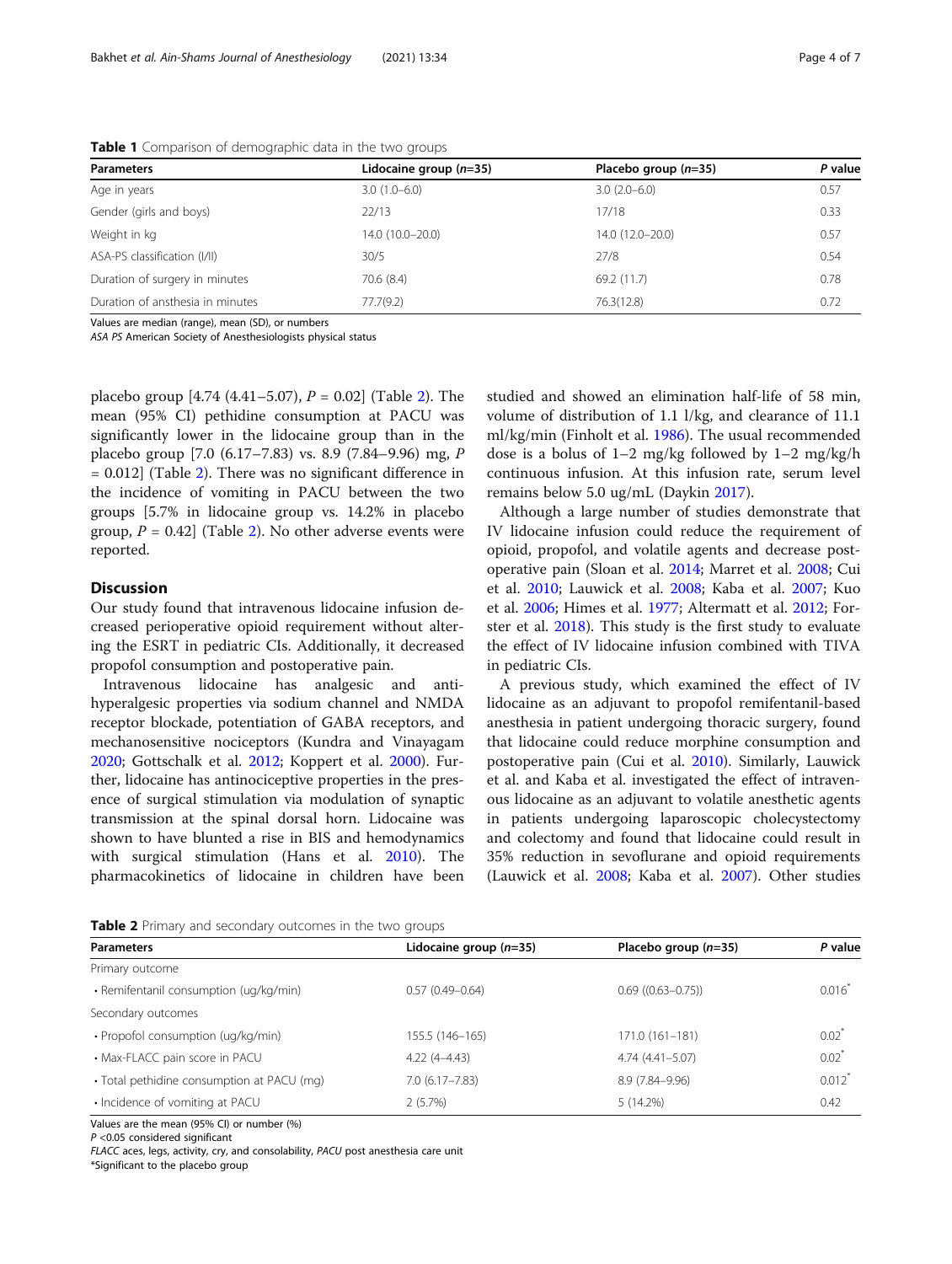<span id="page-4-0"></span>

found that IV lidocaine could result in a 15% reduction in propofol requirement during TIVA (Altermatt et al. [2012](#page-5-0); Forster et al. [2018](#page-6-0)). In addition, it stabilizes the hemodynamics and decreases the prevalence of patient movement during surgery (Forster et al. [2018\)](#page-6-0).

TIVA with propofol and remifentanil is commonly used during neuromonitoring because propofol unlike halogenated inhalational agents and does not suppress the intraoperative motor evoked potential (Crawford et al. [2009\)](#page-6-0). However, at a higher dose, propofol can depress intraoperative motor-evoked potential, exacerbate reduction in blood pressure, and increase cost (Crawford et al. [2009;](#page-6-0) Scheufler and Zentner [2002a;](#page-6-0) Scheufler and Zentner [2002b](#page-6-0)). Crawford et al. evaluated the effect of different doses of propofol on the intraoperative ESRT in pediatric CIs and found that the intraoperative ESRT could obtain in all patients; however, a small but significant increase in intraoperative ESRT at each target

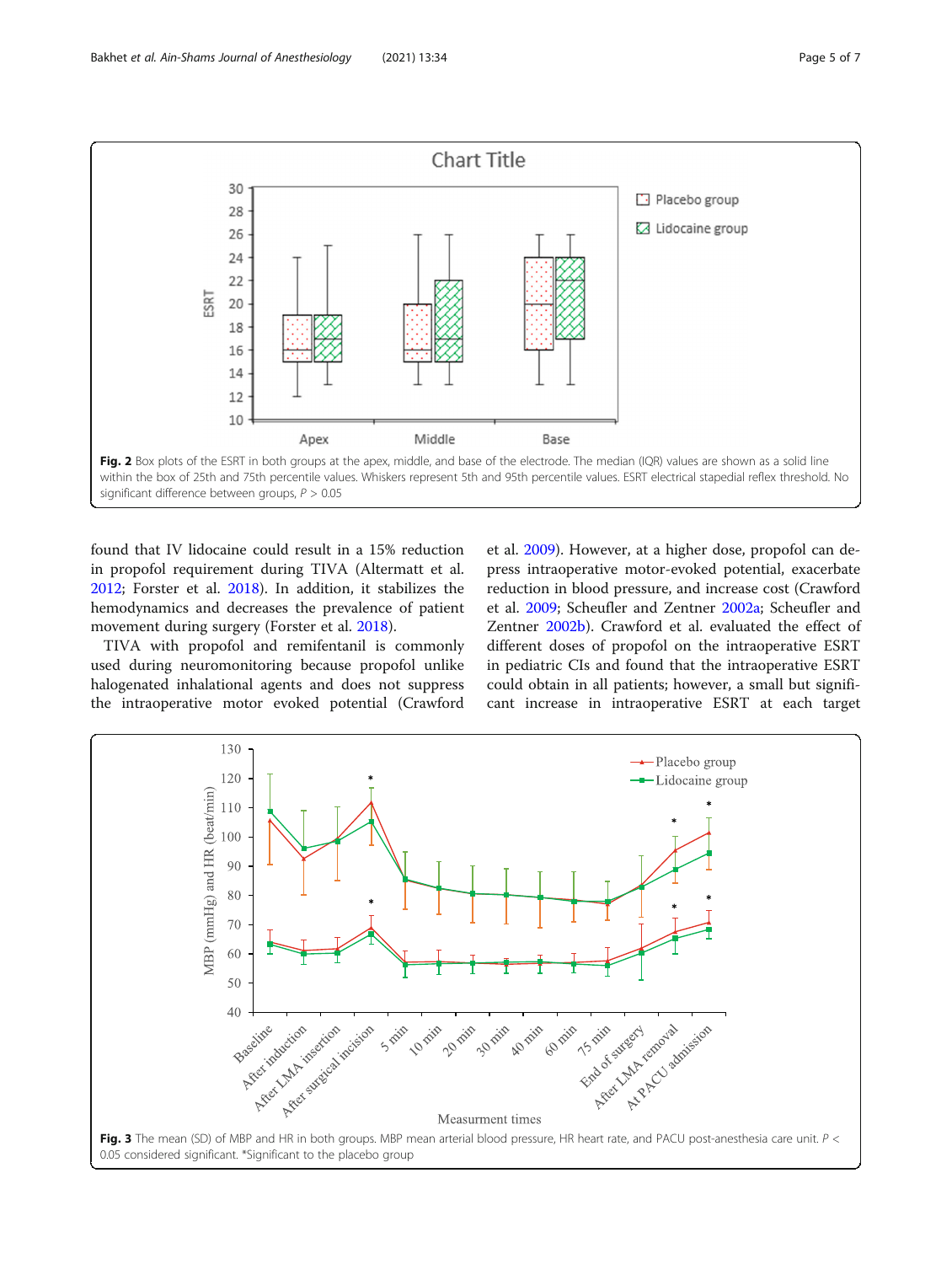<span id="page-5-0"></span>concentration of propofol. At 3 ug/ml, the intraoperative ESRT increased by 10% compared with baseline measurement before propofol administration. Additionally, the ESRT had not affected by the omission of nitrous oxide (Crawford et al. [2009](#page-6-0)).

Lidocaine is known to prolong the action potential via blocking voltage-gated sodium channels in the neural membrane and can adversely affect the evoked potential monitoring (Carpenter and Mackey 1989; Kasaba et al. [1991](#page-6-0)). However, studies found that IV lidocaine can be used as an adjuvant to general anesthesia in adult patients without affecting the motor and sensory evoked potentials (Sloan et al. [2014](#page-6-0); Urban et al. [2017](#page-6-0)). Sloan et al. examined the use of IV lidocaine as an adjuvant to propofol-opioid TIVA during intraoperative neurophysiological monitoring and found no difference in motor and sensory-evoked potential amplitude (Sloan et al. [2014\)](#page-6-0). Urban et al. investigated the effect of lidocaine infusion during spinal surgery and concluded that lidocaine could be used during multilevel spinal fusions without negatively affecting the intraoperative motor and sensory-evoked potential monitoring (Urban et al. [2017](#page-6-0)). Inghilleri et al. found no effect on the amplitude of motor evoked potential after 1mg/kg lidocaine; however, lidocaine increased successive amplitude of motor evoked potentials after repeated stimuli (Inghilleri et al. [2005](#page-6-0)). In line with these studies, we found no significant difference in the intraoperative ESRT monitoring between the groups.

In contrast, Schubert et al. found that IV lidocaine (3 mg/kg followed by 4 mg/kg/h) resulted in a 30% reduction of cortical somatosensory evoked potential, without affecting subcortical somatosensory-evoked potential in patients receiving GA with isoflurane, sufentanil, and nitrous oxide. They concluded that there is a synergistic interaction between sufentanil-based anesthesia and IV lidocaine at therapeutic levels to attenuate somatosensory-evoked potentials (Schubert et al. [1992](#page-6-0)). The use of a high lidocaine dose is another explanation for the attenuated somatosensory-evoked potentials (Inghilleri et al. [2005](#page-6-0)).

A limitation of this study is that the serum lidocaine levels were not measured. However, the dose of lidocaine in the present study corresponds to the lower end of the dose range in previous studies  $(1-2 \text{ mg/kg/h})$ (Ferrini and Paice [2004](#page-6-0)). The expected serum level for this infusion rate is under  $3 \mu$  g/ml; however, the sideeffects are observed at 4–6 μg/ml, and the toxic effects are observed at 12–16 μg/ml in awake patients (Sloan et al. [2014;](#page-6-0) Kundra and Vinayagam [2020](#page-6-0)).

# Conclusion

IV lidocaine infusion combined with TIVA in pediatric CIs decreased perioperative opioid consumption,

without altering the intraoperative ESRT monitoring in pediatric CIs. Additionally, it decreased propofol consumption and postoperative pain.

#### Abbreviations

NMB: Neuromuscular blockade; TIVA: Total intravenous anesthesia; CIs: Cochlear implants; ESRT: Electrical stapedial reflex threshold; PACU: Post anesthesia care unit; LMA: Laryngeal mask airway; BSI: Bispectral index; FLAC C: Faces, legs, activity, cry, and consolability; IV: Intravenous

#### Acknowledgements

None.

#### Authors' contributions

Concept, design, definition of intellectual content, literature search: Dr. Bakhet WZ. Experimental studies: Dr. Bakhet WZ, Dr. El Fiky LM, and Mr. Debis HA. Data acquisition, data analysis, statistical analysis: Dr. Bakhet WZ. Manuscript preparation: Dr. Bakhet WZ and Dr. El Fiky LM. Manuscript editing and manuscript review: Dr. Bakhet WZ, Dr. El Fiky LM, and Mr. Debis HA. The manuscript has been read and approved by all the authors that the requirements for authorship as stated earlier in this document have been met and each author believes that the manuscript represents honest work.

#### Funding

None.

### Availability of data and materials

Data supporting findings can be obtained from the corresponding author.

### Declarations

#### Ethics approval and consent to participate

The study protocol was approved by the Bahteem-specialized hospital (05/ 06/2016) and was registered at ClinicalTrials.gov on November 12, 2019 (NCT04194294). The study was conducted in accordance with the Helsinki declaration. All parents provided written informed consent.

#### Consent for publication

Not applicable.

#### Competing interests

The authors declare that they have no competing interests.

#### Author details

<sup>1</sup>Department of Anesthesia, Ain Shams University, 4 Abdelhamed El Wardany street, El-Zeitoun, Cairo 11725, Egypt. <sup>2</sup>Present Address:, Kuwait City, Kuwait.<br><sup>3</sup>Department of Otolanmaglogy, Ain Shams University Cairo Fount. <sup>3</sup> Department of Otolaryngology, Ain Shams University, Cairo, Egypt. 4 Software Test Engineer, MED-EL Medical Electronics, Cairo, Egypt.

#### Received: 16 December 2020 Accepted: 31 March 2021 Published online: 20 April 2021

#### References

- Almqvist B, Harris S, Shallop JK (2000) Objective intraoperative method to record averaged electromyographic stapedius muscle reflexes in cochlear implant patients. Audiology 39(3):146–152. [https://doi.org/10.3109/00206090009073](https://doi.org/10.3109/00206090009073067) [067](https://doi.org/10.3109/00206090009073067)
- Altermatt FR, Bugedo DA, Delfino AE, Solari S, Guerra I, Munoz HR et al (2012) Evaluation of the effect of intravenous lidocaine on propofol requirements during total intravenous anesthesia as measured by bispectral index. Br J Anesth 108(6):979–983. <https://doi.org/10.1093/bja/aes097>
- Angst MS, Clark JD (2006) Opioid-induced hyperalgesia: a qualitative systematic review. Anesthesiology 104(3):570–587. [https://doi.org/10.1097/00000542-2](https://doi.org/10.1097/00000542-200603000-00025) [00603000-00025](https://doi.org/10.1097/00000542-200603000-00025)
- Bergmann I, Göhner A, Crozier TA, Hesjedal B, Wiese CH, Popov AF, Bauer M, Hinz JM (2012) Surgical pleth index-guided remifentanil administration reduces remifentanil and propofol consumption and shortens recovery times in outpatient anesthesia. Br J Anesth 110:622–628
- Carpenter RL, Mackey DC (1989) Local anesthetics. In: Barash PG, Cullen BF, Stoelting RK (eds) Clinical Anesthesia. JB Lippincott, Philadelphia, pp 371–403